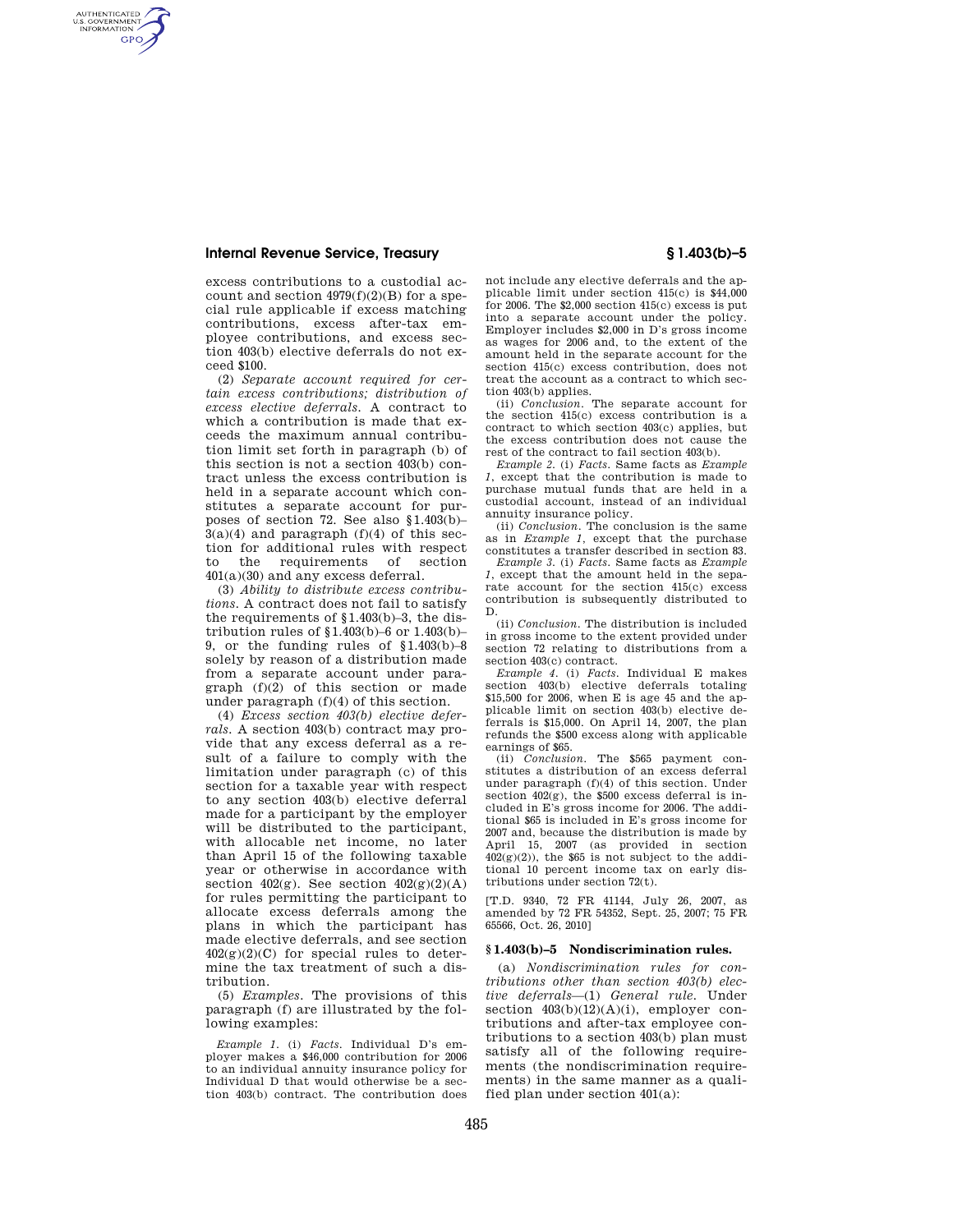(i) Section  $401(a)(4)$  (relating to nondiscrimination in contributions and benefits), taking section  $401(a)(5)$  into account.

(ii) Section  $401(a)(17)$  (limiting the amount of compensation that can be taken into account).

(iii) Section 401(m) (relating to matching and after-tax employee contributions).

(iv) Section 410(b) (relating to minimum coverage).

(2) *Nonapplication to section 403(b) elective deferrals.* The requirements of this paragraph (a) do not apply to section 403(b) elective deferrals.

(3) *Compensation for testing.* Except as may otherwise be specifically permitted under the provisions referenced in paragraph (a)(1) of this section, compliance with those provisions is tested using compensation as defined in section 414(s) (and without regard to section  $415(c)(3)(E)$ ). In addition, for purposes of paragraph (a)(1) of this section, there may be excluded employees who are permitted to be excluded under paragraph  $(b)(4)(ii)(D)$  and  $(E)$  of this section. However, as provided in paragraph  $(b)(4)(i)$  of this section, the exclusion of any employee listed in paragraph  $(b)(4)(ii)(D)$  or  $(E)$  of this section is subject to the conditions applicable under section 410(b)(4).

(4) *Employer aggregation rules.* See regulations under section 414(b), (c), (m), and (o) for rules treating entities as a single employer for purposes of the nondiscrimination requirements.

(5) *Special rules for governmental plans.*  Paragraphs  $(a)(1)(i)$ , (iii), and (iv) of this section do not apply to a governmental plan as defined in section 414(d) (but contributions to a governmental plan must comply with paragraphs  $(a)(1)(ii)$  and  $(b)$  of this section).

(b) *Universal availability required for section 403(b) elective deferrals—(1) General rule.* Under section 403(b)(12)(A)(ii), all employees of the eligible employer must be permitted to have section 403(b) elective deferrals contributed on their behalf if any employee of the eligible employer may elect to have the organization make section 403(b) elective deferrals. Further, the employee's right to make elective deferrals also includes the right to designate section

**§ 1.403(b)–5 26 CFR Ch. I (4–1–11 Edition)** 

403(b) elective deferrals as designated Roth contributions.

(2) *Effective opportunity required.* For purposes of paragraph (b)(1) of this section, an employee is not treated as being permitted to have section 403(b) elective deferrals contributed on the employee's behalf unless the employee is provided an effective opportunity that satisfies the requirements of this paragraph (b)(2). Whether an employee has an effective opportunity is determined based on all the relevant facts and circumstances, including notice of the availability of the election, the period of time during which an election may be made, and any other conditions on elections. A section 403(b) plan satisfies the effective opportunity requirement of this paragraph (b)(2) only if, at least once during each plan year, the plan provides an employee with an effective opportunity to make (or change) a cash or deferred election (as defined at  $$1.401(k)-1(a)(3)$  between cash or a contribution to the plan. Further, an effective opportunity includes the right to have section 403(b) elective deferrals made on his or her behalf up to the lesser of the applicable limits in §1.403(b)–4(c) (including any permissible catch-up elective deferrals under  $$1.403(b)–4(c)(2)$  and (3)) or the applicable limits under the contract with the largest limitation, and applies to parttime employees as well as full-time employees. An effective opportunity is not considered to exist if there are any other rights or benefits (other than rights or benefits listed in §1.401(k)–  $1(e)(6)(i)(A)$ , (B), or (D)) that are conditioned (directly or indirectly) upon a participant making or failing to make a cash or deferred election with respect to a contribution to a section 403(b) contract.

(3) *Special rules.* (i) In the case of a section 403(b) plan that covers the employees of more than one section 501(c)(3) organization, the universal availability requirement of this paragraph (b) applies separately to each common law entity (that is, applies separately to each section  $501(c)(3)$  organization). In the case of a section 403(b) plan that covers the employees of more than one State entity, this requirement applies separately to each entity that is not part of a common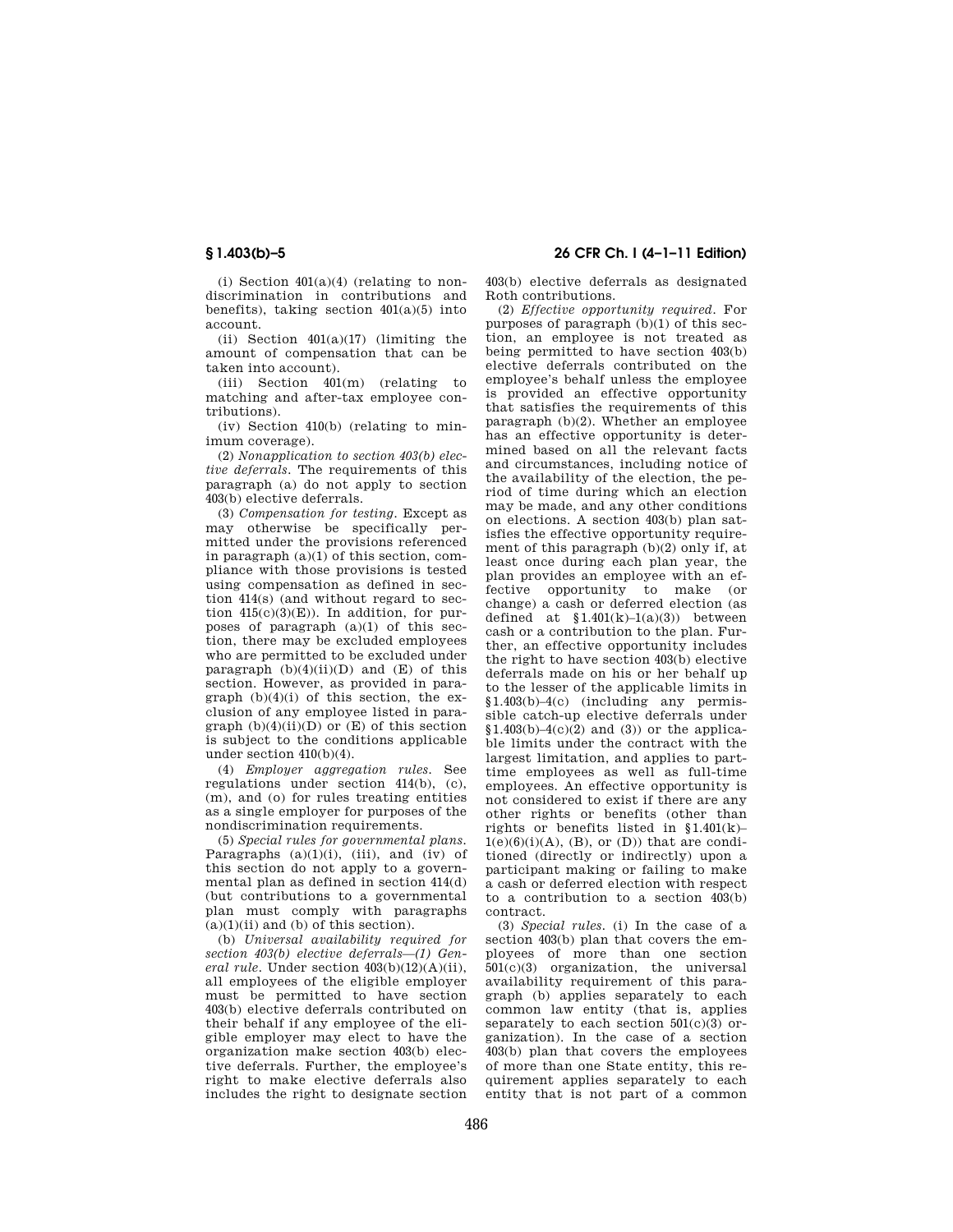## **Internal Revenue Service, Treasury § 1.403(b)–5**

payroll. An eligible employer may condition the employee's right to have section 403(b) elective deferrals made on his or her behalf on the employee electing a section 403(b) elective deferral of more than \$200 for a year.

(ii) For purposes of this paragraph (b)(3), an employer that historically has treated one or more of its various geographically distinct units as separate for employee benefit purposes may treat each unit as a separate organization if the unit is operated independently on a day-to-day basis. Units are not geographically distinct if such units are located within the same<br>Standard Metropolitan Statistical Metropolitan Area (SMSA).

(4) *Exclusions*—(i) *Exclusions for special types of employees.* A plan does not fail to satisfy the universal availability requirement of this paragraph (b) merely because it excludes one or more of the types of employees listed in paragraph  $(b)(4)(ii)$  of this section. However, the exclusion of any employee listed in paragraph  $(b)(4)(ii)(D)$ or (E) of this section is subject to the conditions applicable under section 410(b)(4). Thus, if any employee listed in paragraph  $(b)(4)(ii)(D)$  of this section has the right to have section 403(b) elective deferrals made on his or her behalf, then no employee listed in that paragraph  $(b)(4)(ii)(D)$  of this section may be excluded under this paragraph (b)(4) and, if any employee listed in paragraph  $(b)(4)(ii)(E)$  of this section has the right to have section 403(b) elective deferrals made on his or her behalf, then no employee listed in that paragraph  $(b)(4)(ii)(E)$  of this section may be excluded under this paragraph  $(b)(4)$ .

(ii) *List of special types of excludible employees.* The following types of employees are listed in this paragraph  $(b)(4)(ii)$ :

(A) Employees who are eligible under another section 403(b) plan, or a section 457(b) eligible governmental plan, of the employer which permits an amount to be contributed or deferred at the election of the employee.

(B) Employees who are eligible to make a cash or deferred election (as defined at  $1.401(k)-1(a)(3)$  under a section 401(k) plan of the employer.

(C) Employees who are non-resident aliens described in section 410(b)(3)(C).

(D) Subject to the conditions applicable under section 410(b)(4) (including section 410(b)(4)(B) permitting separate testing for employees not meeting minimum age and service requirements), employees who are students performing services described in section 3121(b)(10).

(E) Subject to the conditions applicable under section 410(b)(4), employees who normally work fewer than 20 hours per week (or such lower number of hours per week as may be set forth in the plan).

(iii) *Special rules.* (A) A section 403(b) plan is permitted to take into account coverage under another plan, as permitted in paragraphs  $(b)(4)(ii)(A)$  and (B) of this section, only if the rights to make elective deferrals with respect to that coverage would satisfy paragraphs  $(b)(2)$  and  $(4)(i)$  of this section if that coverage were provided under the section 403(b) plan.

(B) For purposes of paragraph  $(b)(4)(ii)(E)$  of this section, an employee normally works fewer than 20 hours per week if and only if—

(*1* ) For the 12-month period beginning on the date the employee's employment commenced, the employer reasonably expects the employee to work fewer than 1,000 hours of service (as defined in section  $410(a)(3)(C)$ ) in such period; and

(*2* ) For each plan year ending after the close of the 12-month period beginning on the date the employee's employment commenced (or, if the plan so provides, each subsequent 12-month period), the employee worked fewer than 1,000 hours of service in the preceding 12-month period. (See, however, section 202(a)(1) of the Employee Retirement Income Security Act of 1974 (ERISA) (88 Stat. 829) Public Law 93–406, and regulations under section 410(a) of the Internal Revenue Code applicable with respect to plans that are subject to Title I of ERISA.)

(c) *Plan required.* Contributions to an annuity contract do not satisfy the requirements of this section unless the contributions are made pursuant to a plan, as defined in  $$1.403(b)-3(b)(3)$ , and the terms of the plan satisfy this section.